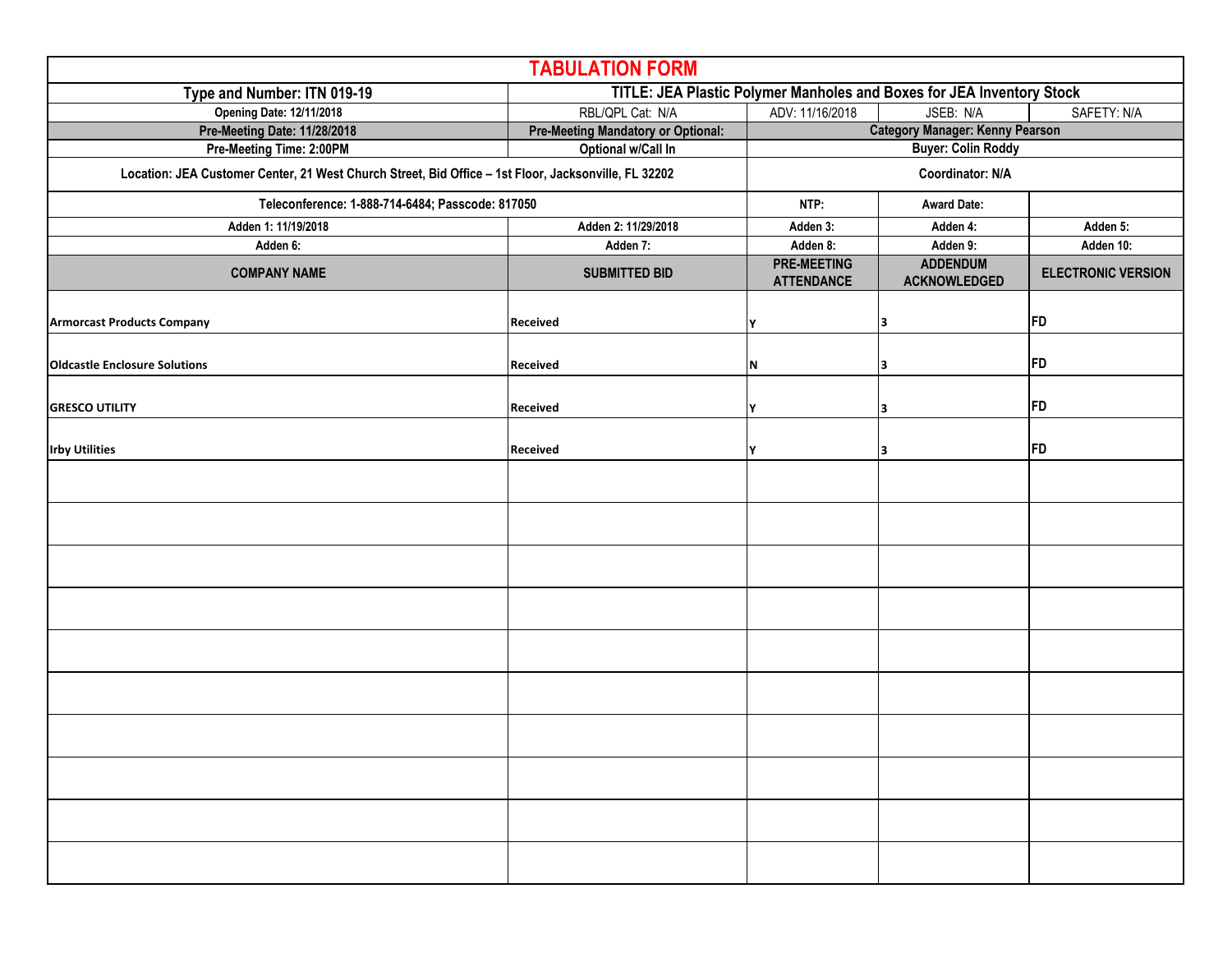| <b>TABULATION FORM</b>                                                                                                   |                                           |                                                            |                                        |                           |  |  |  |
|--------------------------------------------------------------------------------------------------------------------------|-------------------------------------------|------------------------------------------------------------|----------------------------------------|---------------------------|--|--|--|
| Type and Number: ITN 023-19                                                                                              |                                           | TITLE: JEA FY19 Heavy Duty Vehicle Procurement Acquisition |                                        |                           |  |  |  |
| Opening Date: 12/04/2018; 12/11/18                                                                                       | RBL/QPL Cat:                              | SAFETY:<br>ADV: 10/04/18<br>JSEB:                          |                                        |                           |  |  |  |
| Pre-Meeting Date: 11/26/2018                                                                                             | <b>Pre-Meeting Mandatory or Optional:</b> |                                                            | <b>Category Manager: Kenny Pearson</b> |                           |  |  |  |
| Pre-Meeting Time: 10:00AM                                                                                                | Mandatory w/Call In                       |                                                            | <b>Buyer: Colin Roddy</b>              |                           |  |  |  |
| Location: JEA Commonwealth Service Center (CWSC), Main Conference Room 116, 6674 Commonwealth, Jacksonville, FL<br>32254 |                                           | <b>Coordinator: N/A</b>                                    |                                        |                           |  |  |  |
| Teleconference: 1-888-714-6484; Passcode: 817050                                                                         |                                           | NTP:                                                       | <b>Award Date:</b>                     |                           |  |  |  |
| Adden 1: 11/20/2018                                                                                                      | Adden 2: 11/26/2018                       | Adden 3: 11/29/2018                                        | Adden 4:                               | Adden 5:                  |  |  |  |
| Adden 6:                                                                                                                 | Adden 7:                                  | Adden 8:                                                   | Adden 9:                               | Adden 10:                 |  |  |  |
| <b>COMPANY NAME</b>                                                                                                      | <b>SUBMITTED BID</b>                      | <b>PRE-MEETING</b><br><b>ATTENDANCE</b>                    | <b>ADDENDUM</b><br><b>ACKNOWLEDGED</b> | <b>ELECTRONIC VERSION</b> |  |  |  |
| <b>Orlando Freightliner</b>                                                                                              | Received                                  |                                                            | 3                                      | FD                        |  |  |  |
| Maudlin International Truck and Trailer                                                                                  | Received                                  |                                                            | 3                                      | FD                        |  |  |  |
| Tom Nehl Truck Company                                                                                                   | Received                                  |                                                            | з                                      | FD                        |  |  |  |
| Nextran Truck Center                                                                                                     | Received                                  | Y                                                          | 3                                      | <b>FD</b>                 |  |  |  |
|                                                                                                                          |                                           |                                                            |                                        |                           |  |  |  |
|                                                                                                                          |                                           |                                                            |                                        |                           |  |  |  |
|                                                                                                                          |                                           |                                                            |                                        |                           |  |  |  |
|                                                                                                                          |                                           |                                                            |                                        |                           |  |  |  |
|                                                                                                                          |                                           |                                                            |                                        |                           |  |  |  |
|                                                                                                                          |                                           |                                                            |                                        |                           |  |  |  |
|                                                                                                                          |                                           |                                                            |                                        |                           |  |  |  |
|                                                                                                                          |                                           |                                                            |                                        |                           |  |  |  |
|                                                                                                                          |                                           |                                                            |                                        |                           |  |  |  |
|                                                                                                                          |                                           |                                                            |                                        |                           |  |  |  |